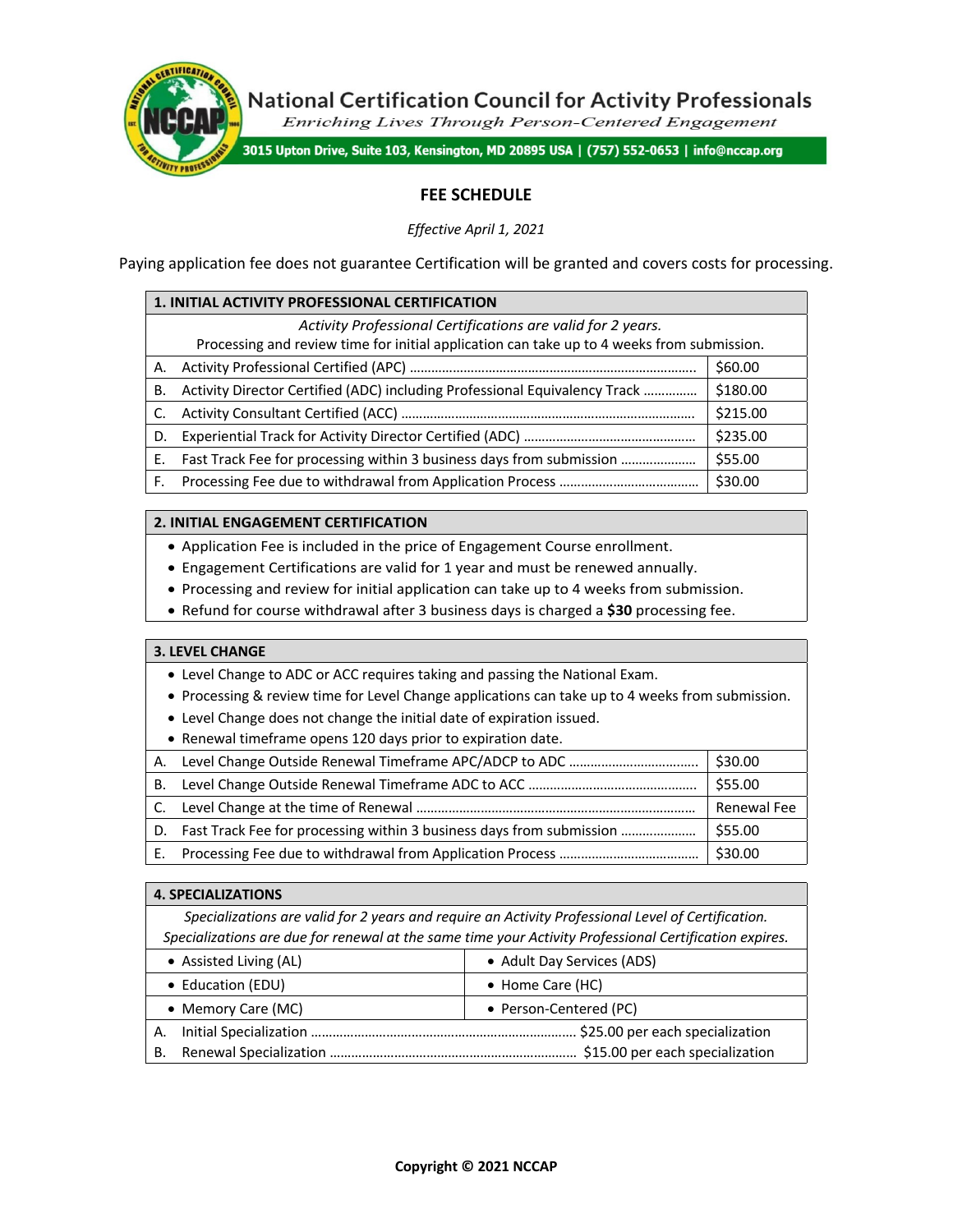

**National Certification Council for Activity Professionals** 

Enriching Lives Through Person-Centered Engagement

3015 Upton Drive, Suite 103, Kensington, MD 20895 USA | (757) 552-0653 | info@nccap.org

#### **5. RENEWAL ACTIVITY PROFESSIONAL CERTIFICATION**

*Activity Professional Certifications are valid for 2 years.*

Renewal Email Notices are sent **120 days** prior to your expiration date and monthly thereafter. If you do not receive a Renewal Email Notification call NCCAP to verify we have your correct email.

| Processing and review time for Renewals can take up to 4 weeks from submission. |  |  |
|---------------------------------------------------------------------------------|--|--|
|                                                                                 |  |  |

| А. |                                                                         | \$60.00 |
|----|-------------------------------------------------------------------------|---------|
| В. |                                                                         | \$75.00 |
|    |                                                                         | \$75.00 |
| D. |                                                                         | \$90.00 |
| Е. |                                                                         | \$55.00 |
| E. |                                                                         | \$55.00 |
|    | G. Fast Track Fee for processing within 3 business days from submission | \$55.00 |
| Н. |                                                                         | \$30.00 |

## **6. RENEWAL ENGAGEMENT CERTIFICATION**

*Engagement Certifications are valid for 1 year.*

Renewal Email Notices are sent **120 days** prior to your expiration date and monthly thereafter. If you do not receive a Renewal Email Notification call NCCAP to verify we have your correct email.

| Processing and review time for Renewals can take up to 4 weeks from submission. |  |  |  |
|---------------------------------------------------------------------------------|--|--|--|
|                                                                                 |  |  |  |
|                                                                                 |  |  |  |

| А.   |                                                                      | \$30.00 |
|------|----------------------------------------------------------------------|---------|
| В.   |                                                                      | \$30.00 |
| C.   |                                                                      | \$30.00 |
| D.   |                                                                      | \$30.00 |
| Е.   |                                                                      | \$30.00 |
| E.   |                                                                      | \$30.00 |
| G.   |                                                                      | \$15.00 |
| Н.   | Fast Track Fee for processing within 3 business days from submission | \$15.00 |
| l I. |                                                                      | \$15.00 |